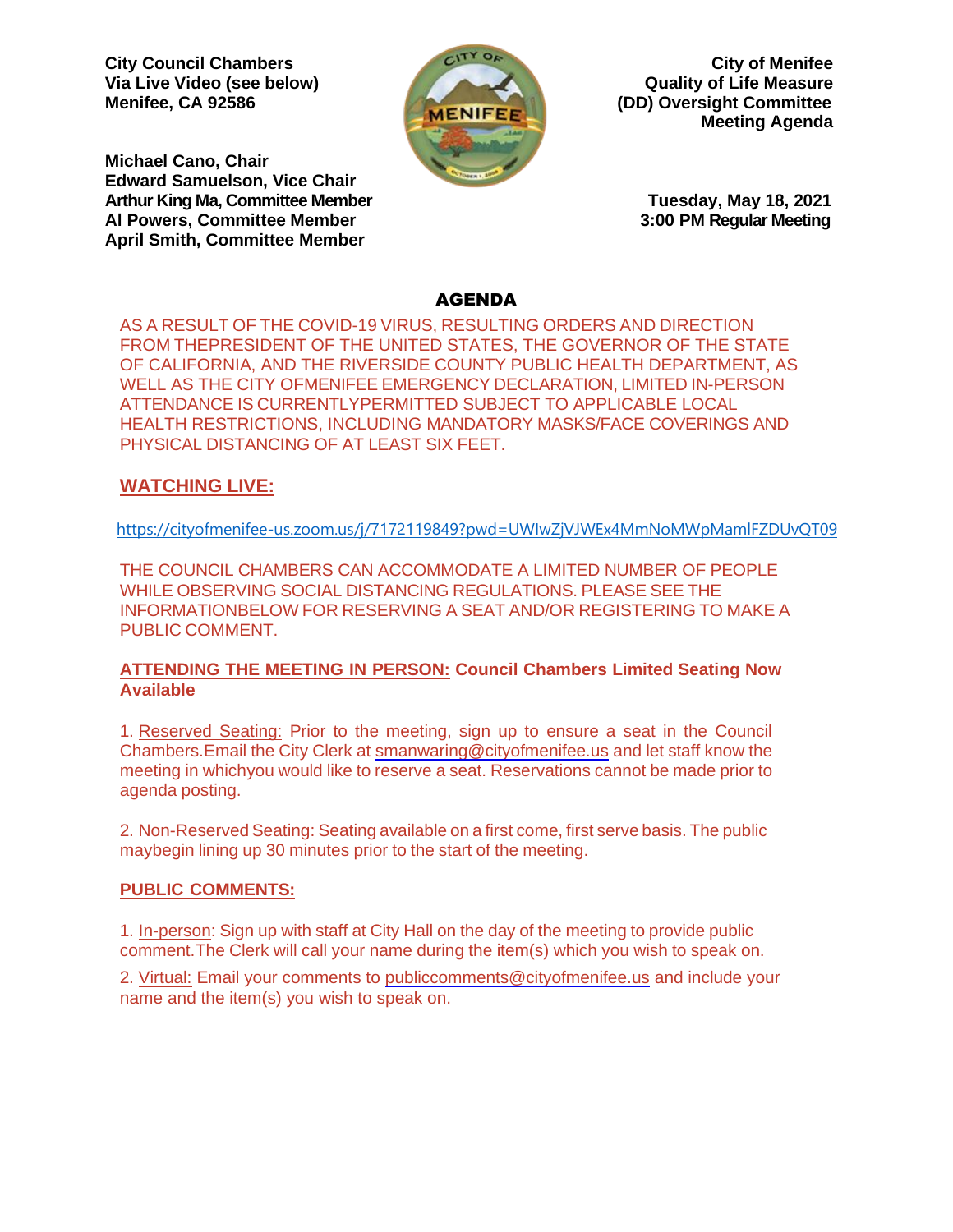- **1. CALL TO ORDER**
- **2. ROLL CALL**
- **3. FLAG SALUTE**
- **4. PRESENTATIONS**
- **5. PUBLIC COMMENTS**

#### **6. APPROVAL OF MEETING MINUTES**

6.1 February 24, 2021 Regular Meeting Minutes

#### **7. DISCUSSION ITEMS**

- 7.1 Review and Discuss 2021/2022 Proposed Quality of Life Measure (DD) Budget
	- Consider forwarding a recommendation to the City Council for the Quality of Life Measure (DD) Budget

#### **8. STAFF COMMENTS**

#### **9. COMMITTEE REPORTS/COMMENTS ON COMMITTEE ACTIVITIES**

#### **10. ADJOURNMENT**

#### *Decorum Policy Notes*

*Please use a speaker request form when you wish to address the Committee. The Committee anticipates and encourages public participation at its Committee meetings, both on agenda items and during the public comments period. Please use respect by not having your cell phones on, refrain from talking in the audience or outbursts that may be disruptive. While we encourage participation, we ask there be a mutual respect for the proceedings.*

#### *Agenda Materials*

*Materials related to an item on this Agenda, including those submitted to the Committee after distribution of the agenda packet, are available for public inspection by contacting Mandy Stephens, at (951) 723-3776 during normal business hours.* 

#### *Compliance with the Americans with Disabilities Act*

*If you need special assistance to participate in this meeting, you should contact Stephanie Roseen, Deputy City Clerk, at (951) 723-3710. Notification 72 hours prior to the meeting will enable the City to make reasonable arrangements to assure accessibility to this meeting.*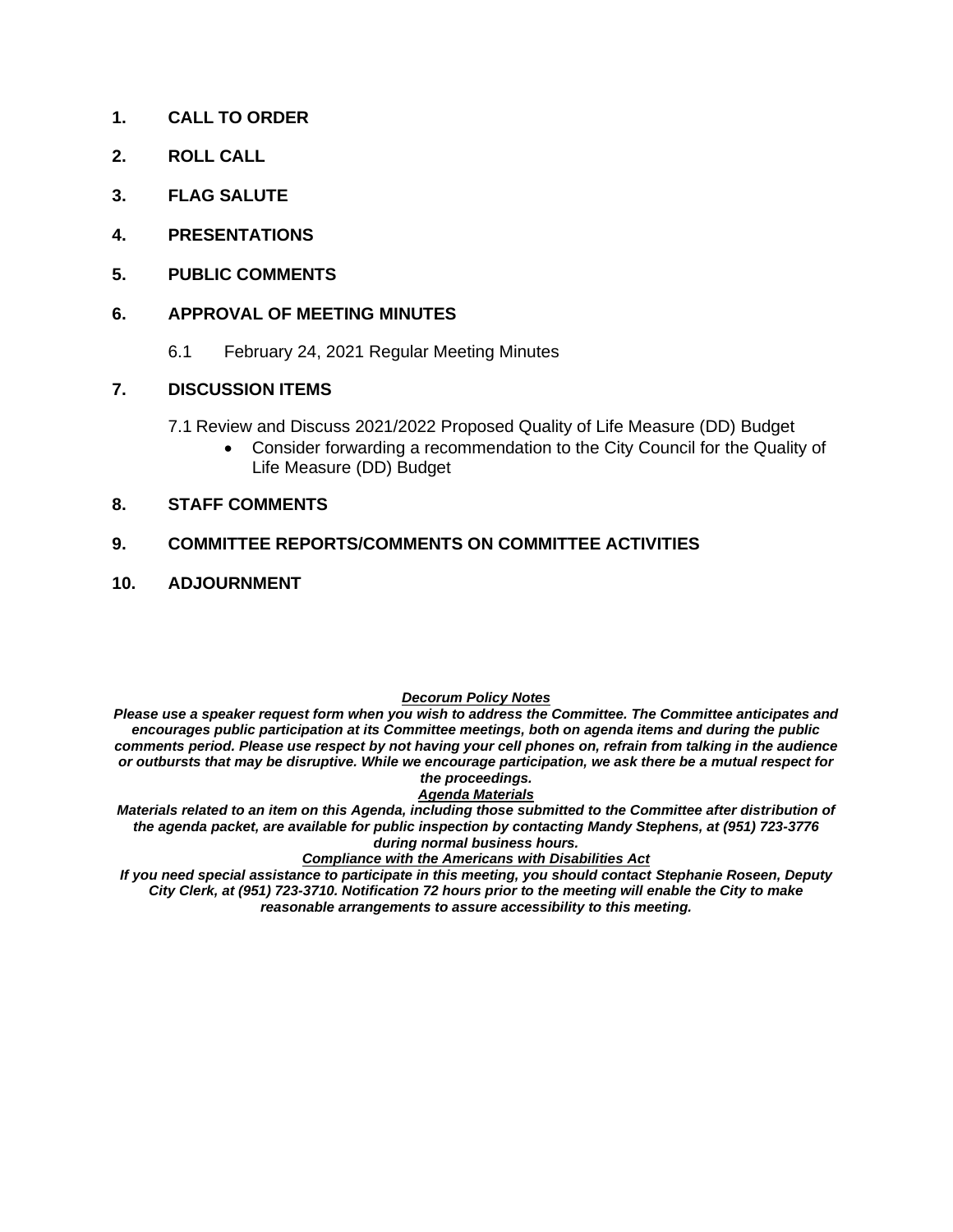**City Hall Council Chambers 29844 Haun Road Menifee, CA 92586** 

**Michael Cano, Chair Edward Samuelson, Vice Chair Arthur King Ma, Committee Member** April Smith, Committee Member 1:30 PM Special Meeting



**City of Menifee Measure DD Oversight Committee Meeting Minutes**

**Wednesday, February 24, 2021** 

#### **Minutes**

#### **1. CALL TO ORDER**

Chair Michael Cano called the meeting to order at 1:32 p.m.

#### **2. ROLL CALL**

Executive Assistant Mandy Stephens called roll. Present were: Arthur King Ma, Al Powers, April Smith, Edward Samuelson and Michael Cano.

## **3. FLAG SALUTE**

Vice Chair Samuelson led the flag salute.

## **4. OATH OF OFFICE TO INCOMING COMMITTEE MEMBERS**

City Clerk, Sarah Manwaring swore in all members of the Committee.

## **5. SELECTION OF CHAIR AND VICE CHAIR**

Vice Chair Samuelson made the motion to nominate Mr. Cano as Committee Chair. Committee Member Powers seconded the motion. The motion passed unanimously.

AYES: Ma, Powers, Smith, Samuelson, Cano NOES: None

Chair Cano made the motion to nominate Mr. Samuelson as Committee Vice Chair. Committee Member Ma Seconded the motion. The motion passed unanimously.

AYES: Ma, Powers, Smith, Samuelson, Cano NOES: None

#### **6. PRESENTATIONS**

6.1 City Attorney Presentation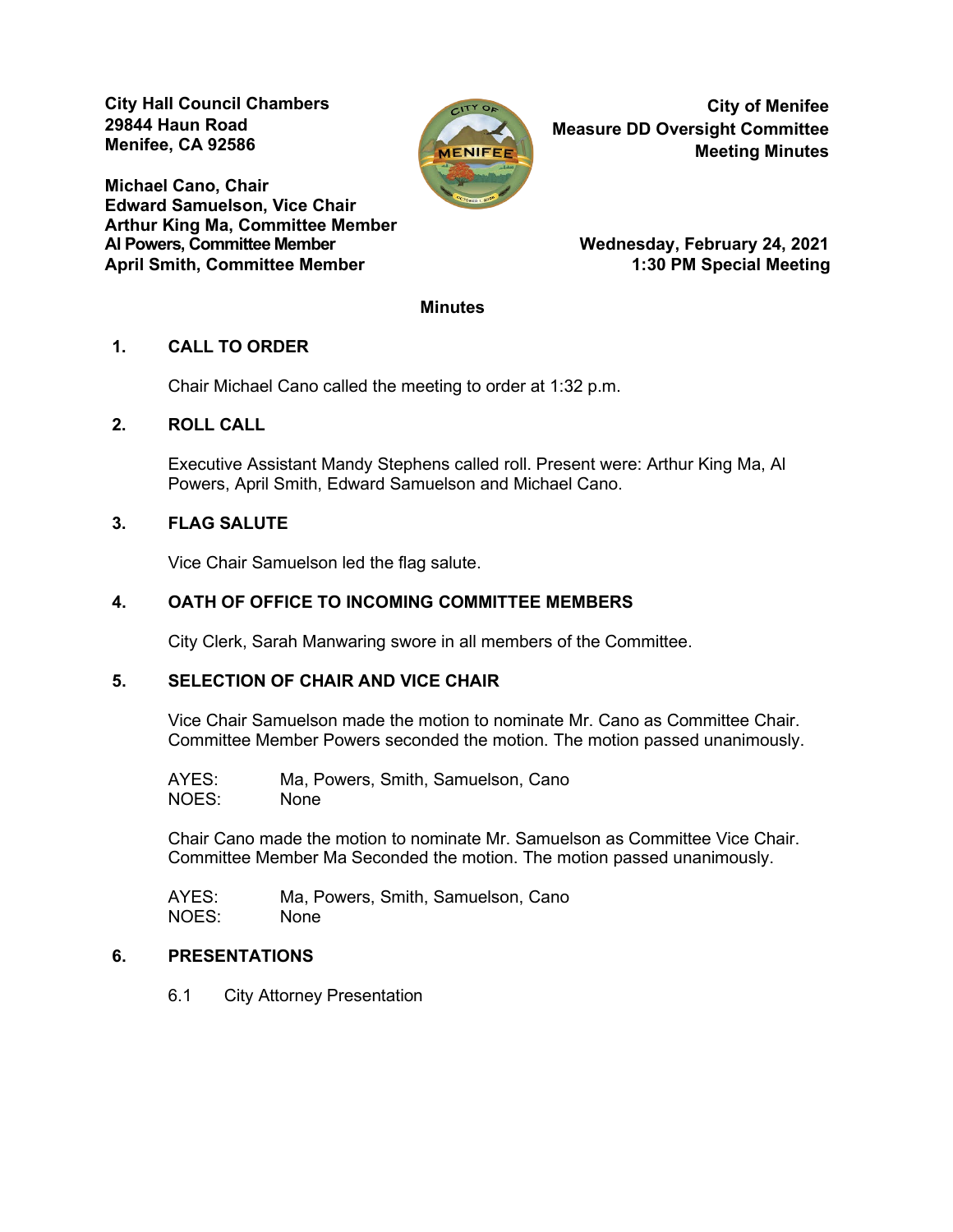City Attorney Jeff Melching gave a presentation on Measure DD Oversight Committee roles and responsibilities. The Committee thanked him for the information and had no questions.

## **7. PUBLIC COMMENTS**

There were no public comments.

## **8. APPROVAL OF MEETING MINUTES**

8.1 November 19, 2020 Regular Meeting Minutes

The minutes were approved unanimously 5-0.

## **9. DISCUSSION ITEMS**

9.1 Open Discussion on Measure DD FY 21/22 Funding Priorities

City Manager Armando Villa explained the current way of how the committee works and he would like to find time to talk about funding and the priorities of the Committee. Chair Cano said he was very happy with the information received and the projects being completed. Vice Chair Samuelson said he would like to know when the City would get back the parks that are currently under Valley Wide. City Attorney Melching said this was in direct discussion with the City Council. Committee Member Powers said the road by Peterson Park and Newport Road needs repairing. Principal Engineer Carlos Geronimo said Eastern Municipal Water District (EMWD) is installing a waterline, but they have experienced delays. When this is complete, the repairs can be made. Mr. Powers also asked about the 215 Freeway to Murrieta and the availability to restripe McCall Boulevard. Mr. Geronimo said this is something that is maintained by Public Works and was not infrastructure, therefore Measure DD funds cannot be used.

Chair Cano said if anyone receives feedback from the community regarding Measure DD to let him, the Committee or Mr. Wyman know so they can give feedback.

9.2 Review and Discuss Proposed Mid-Year Measure DD Revenue, Expenditures, and Projects to Date.

Deputy Finance Director Wendy Preece presented the Measure DD FY20-21 midyear budget to the Committee. She explained that Measure DD funds come from taxable sales in the City from residents and non-residents. The funds also come from boats, cars, purchases made online that are shipped and delivered to Menifee residents even when purchased outside of city limits.

Committee Member Smith asked if the Police Department and Code Enforcement are funded by Measure DD only. Ms. Preece said the Police Department, Code Enforcement and Fire are funded by both the general fund and Measure DD.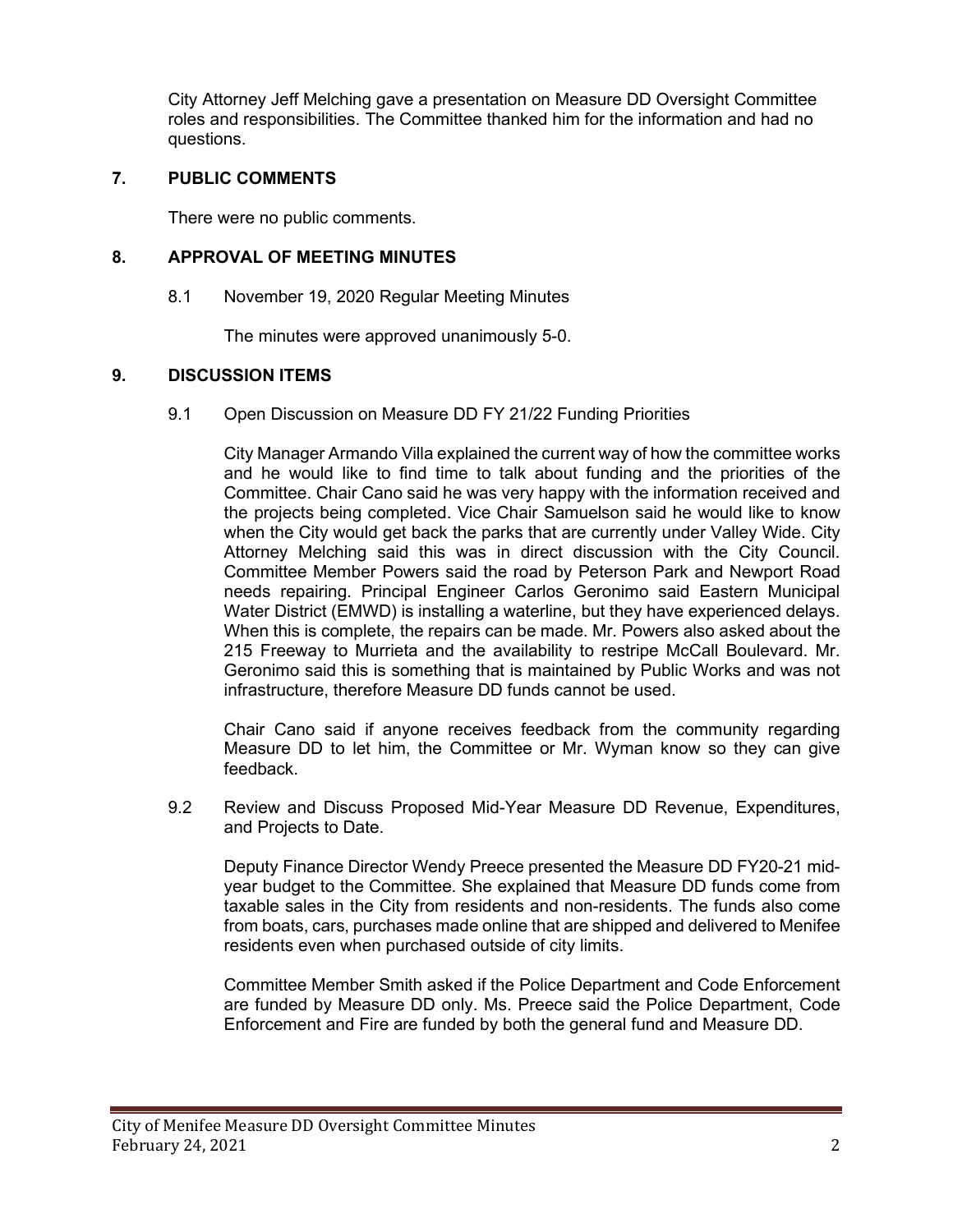Chair Cano had a question regarding the numbers in the presentation and thought there was a shortage from the expenditures and CIP projects. Ms. Preece went over the numbers again and clarified the numbers for the Committee.

Committee Member Smith asked if it was possible to receive a breakdown of departments and what expenditures they all have, in the form of receipts. Ms. Preece said there are end of year financial statements that go to City Council, which show the actual amount spent. Assistant City Manager Jeff Wyman added that the entire City budget is audited and sent to City Council for approval.

Chair Cano asked about when funds are actually received. Ms. Preece explained that funds from the State are delayed two to three months. To date the City has received sales tax from November 2020. FY20-21 funds will be received until August but will be credited to the correct fiscal year. She also added there is an updated fund balance because some of the positions have not been filled or some items may have been over budgeted. Chair Cano also asked about the new fire station. Ms. Preece said the fire station is on donated land and the fire DIF covers the remaining funding with Measure DD.

Principal Engineer Carlos Geronimo presented the Measure DD FY20-21 CIP midyear budget review. Committee Member Ma said the City is depending on Measure DD funds, but to be mindful that these funds might not be here forever. Chair Cano said there was a 30 percent increase in expenditures, and to find resources to fund recurring costs. Mr. Wyman stated that ongoing maintenance is always an item to be reviewed. He said that the new fire station should have less maintenance fees as it will be a newer building and should result in reduced costs. Mr. Villa added that the City's plan is to allocate 100 percent of Measure DD funds. He said there is a \$350 million list of projects that the City needs to complete. He stated that to fund the fire station building from the general fund only, it would take 30 years to complete. Measure DD helps bridge the gap in funding and realize projects faster. Fire Chief Kirk Barnett also stated that Measure DD helped to facilitate two buildings. To be in a modern building results in providing better service to residents.

Vice Chair Samuelson made the motion to recommend to City Council to accept the budget and projects as presented. Committee Member Powers seconded the motion. The motion passed unanimously.

AYES: Ma, Powers, Smith, Samuelson, Cano NOES: None

## **10. STAFF COMMENTS**

There were no staff comments.

## **11. COMMITTEE REPORTS/COMMENTS ON COMMITTEE ACTIVITES**

Committee Member Powers said he read in the newspaper that the City was buying property on Bradley Road and Cherry Hills Boulevard. Mr. Wyman said this was accurate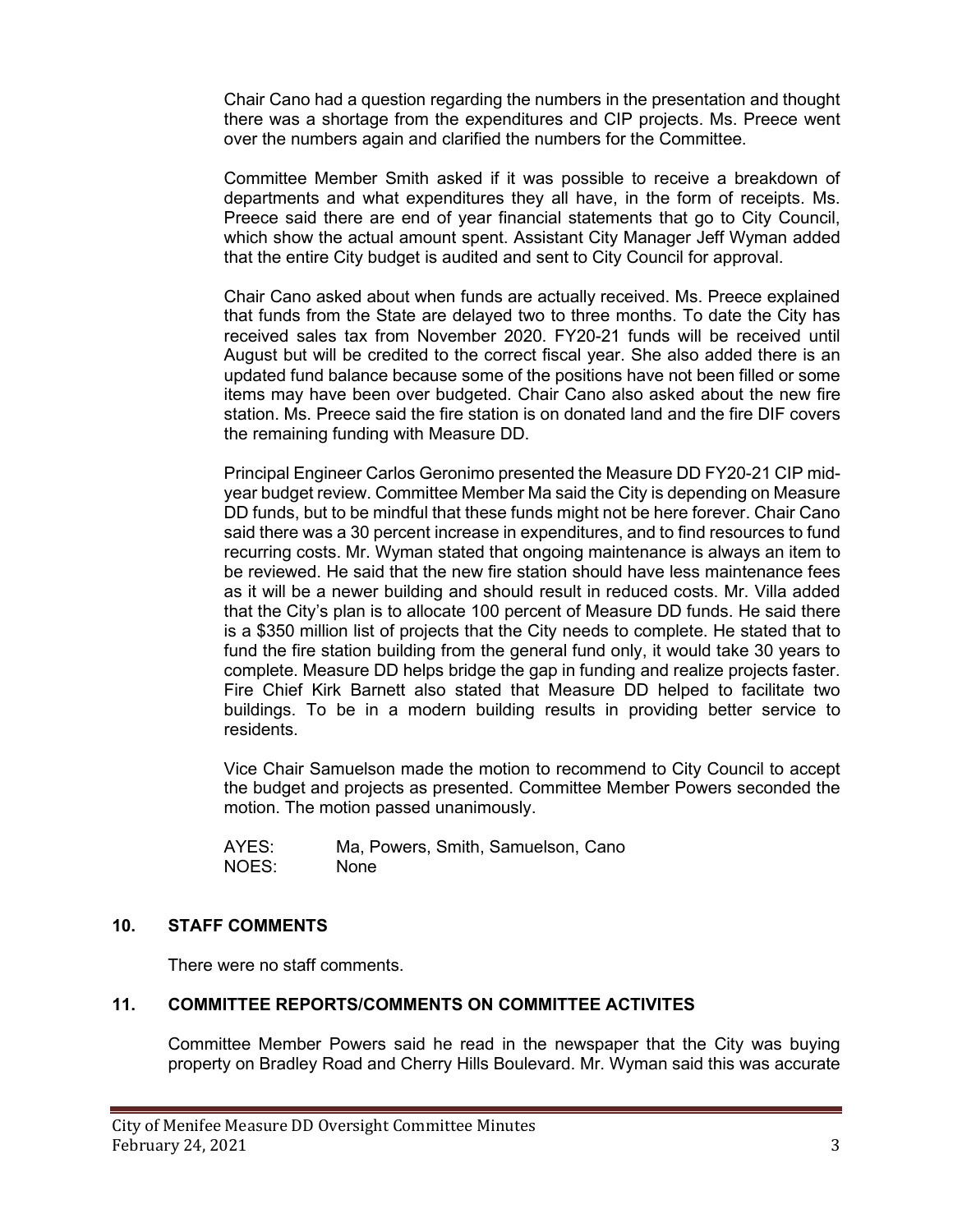information and it was undetermined how this location would be used, but it would be under consideration as a future City facility.

Committee Member Ma asked if there was a fire engine down. Chief Barnett said they were waiting on a replacement fire ladder truck, but the rest of the equipment was in good shape.

## **12. ADJOURNMENT**

Committee Chair Cano adjourned the meeting at 2:41 p.m.

 $\overline{\phantom{a}}$  , which is a set of the set of the set of the set of the set of the set of the set of the set of the set of the set of the set of the set of the set of the set of the set of the set of the set of the set of th Mandy Stephens, Executive Assistant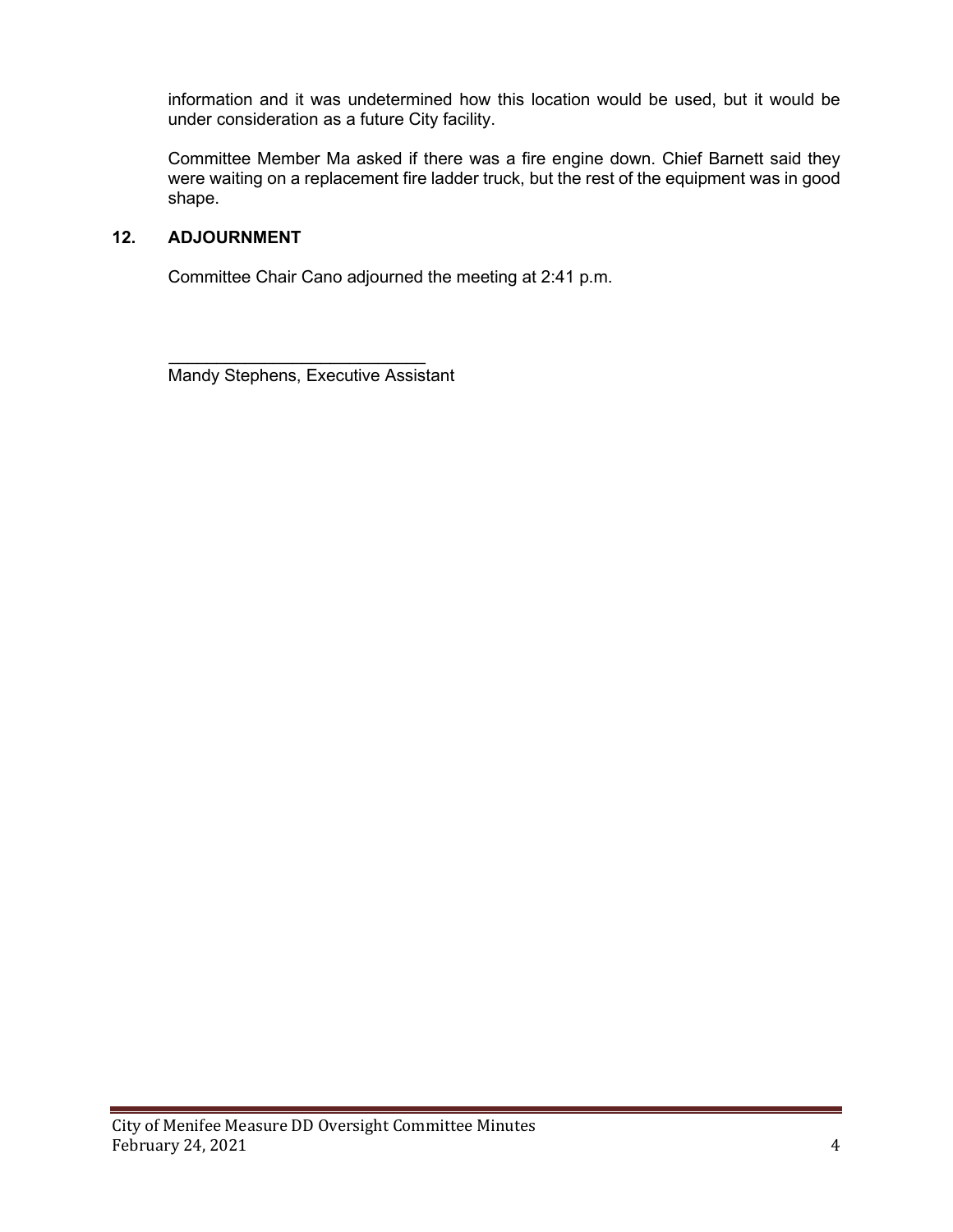

## **CITY OF MENIFEE**

| SUBJECT:             | Quality of Life Measure (Measure DD) FY 21/22 Budget<br><b>Review</b> |
|----------------------|-----------------------------------------------------------------------|
| <b>MEETING DATE:</b> | May 18, 2021                                                          |
| TO:                  | Quality of Life Measure (Measure DD) Oversight Committee              |
| <b>PREPARED BY:</b>  | Jeff Wyman, Assistant City Manager                                    |
| <b>APPROVED BY:</b>  | Armando G. Villa, City Manager                                        |
|                      |                                                                       |

## **RECOMMENDED ACTION**

Review and discuss Fiscal Year 2021-2022 proposed Quality of Life Measure budget and recommend approval to the City Council.

## **DISCUSSION**

Annually, the Quality of Life Measure Committee (also known as Measure DD) reviews and makes a recommendation to the City Council on the proposed Quality of Life Measure budget for the upcoming fiscal year (FY). The proposed Quality of Life Measure budget for FY 2021- 2022 consists of 14,949,820 in revenue/carryovers and expenditures, as noted below:

## **Projected Revenue and Expenditures**

| <b>Revenues</b>              | FY 20/21 Adjusted Budget | FY 21/22 Proposed Budget |
|------------------------------|--------------------------|--------------------------|
| <b>Total Revenues</b>        | \$14,055,000             | \$14,776,000             |
| Transfer In/Use of Fund Bal. | 5,539,555                | 173,820                  |
| <b>Total Source of Funds</b> | 19,594,555               | 14,949,820               |
| <b>Total Expenditures</b>    | \$19,594,555             | \$14,949,820             |

The breakdown of the proposed FY 2021-2022 expenditures are as follows:

| Proposed FY 21/22 Budget           | \$14,949,820 |
|------------------------------------|--------------|
| Capital Projects / Capital Outlays | 3,113,878    |
| Code Enforcement (3 Officers)      | 374,253      |
| <b>Fire Department</b>             | 5,171,600    |
| Menifee Police Department          | \$6,290,089  |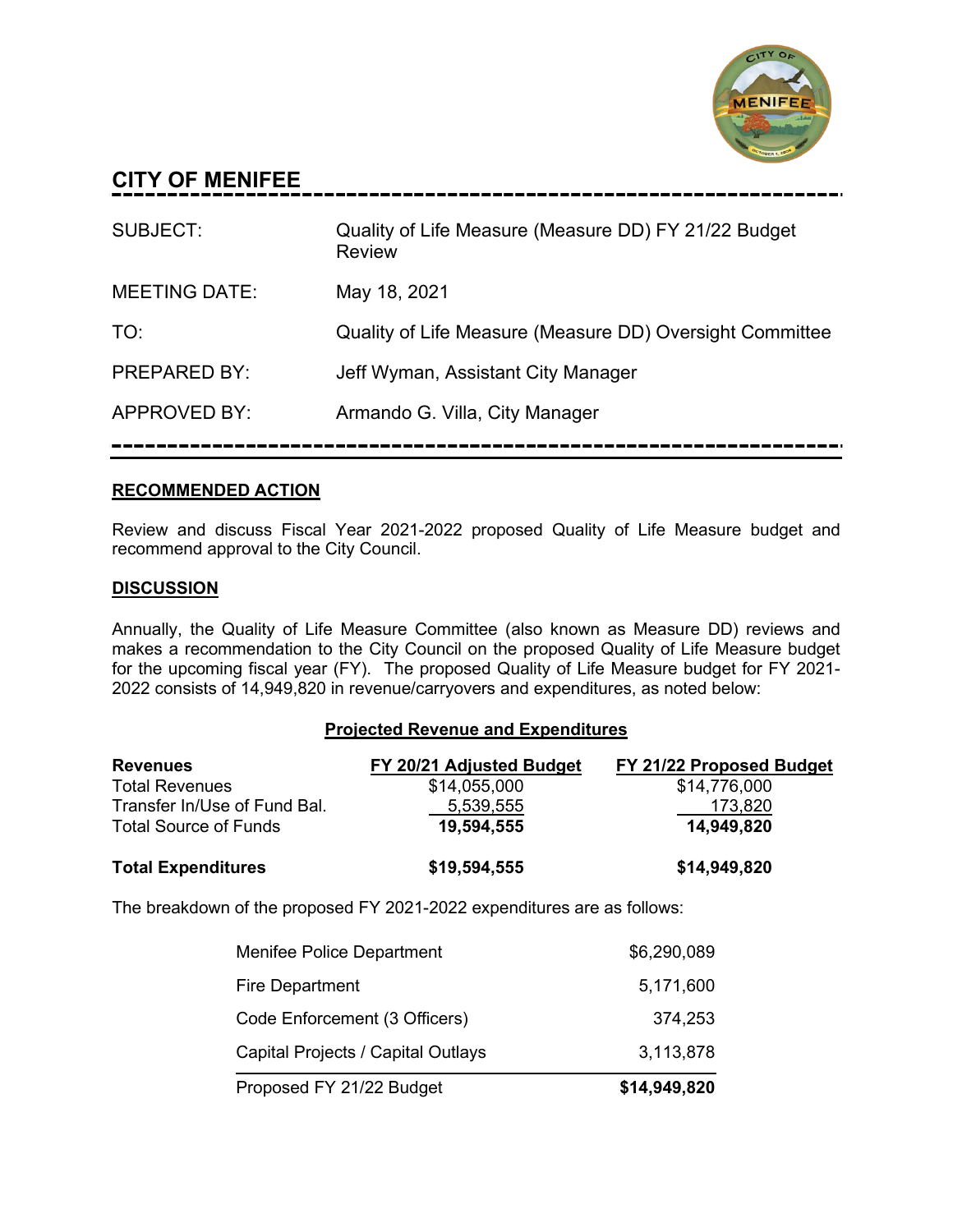The Capital Projects and Capital Outlays are comprised of:

| <b>Project Name</b>                       | <b>Budgeted DD</b><br><b>Funding</b> |
|-------------------------------------------|--------------------------------------|
| PD HQ Parking Lot Upgrades - Resurfacing  | \$390,000                            |
| PD HQ Upgrades - Wall, Carports, Lighting | 250,000                              |
| <b>Holland Road Overpass</b>              | 1,500,000                            |
| <b>Bradley Bridge</b>                     | 250,000                              |
| Road Equipment                            | 273,878                              |
| Menifee Road (PMP) (Holland-Newport)      | 230,000                              |
| Normandy Road Pedestrian Improvements     | 220,000                              |
| TOTAL                                     | \$3,113,878                          |

Staff will be providing a presentation regarding the proposed FY 2021-2022 Quality of Life Measure budget at the meeting. Staff is recommending the Committee review the proposed FY 2021-2022 Quality of Life Measure budget and recommend approval to Council.

## **FISCAL IMPACT**

Projected impacts are as indicated in the Projected Revenue and Expenditures.

## **ATTACHMENTS**

- 1. Quality of Life (Measure DD) Proposed FY 2021-2022 Revenue and Expenditures
- 2. Quality of Life Capital Improvement Project Update

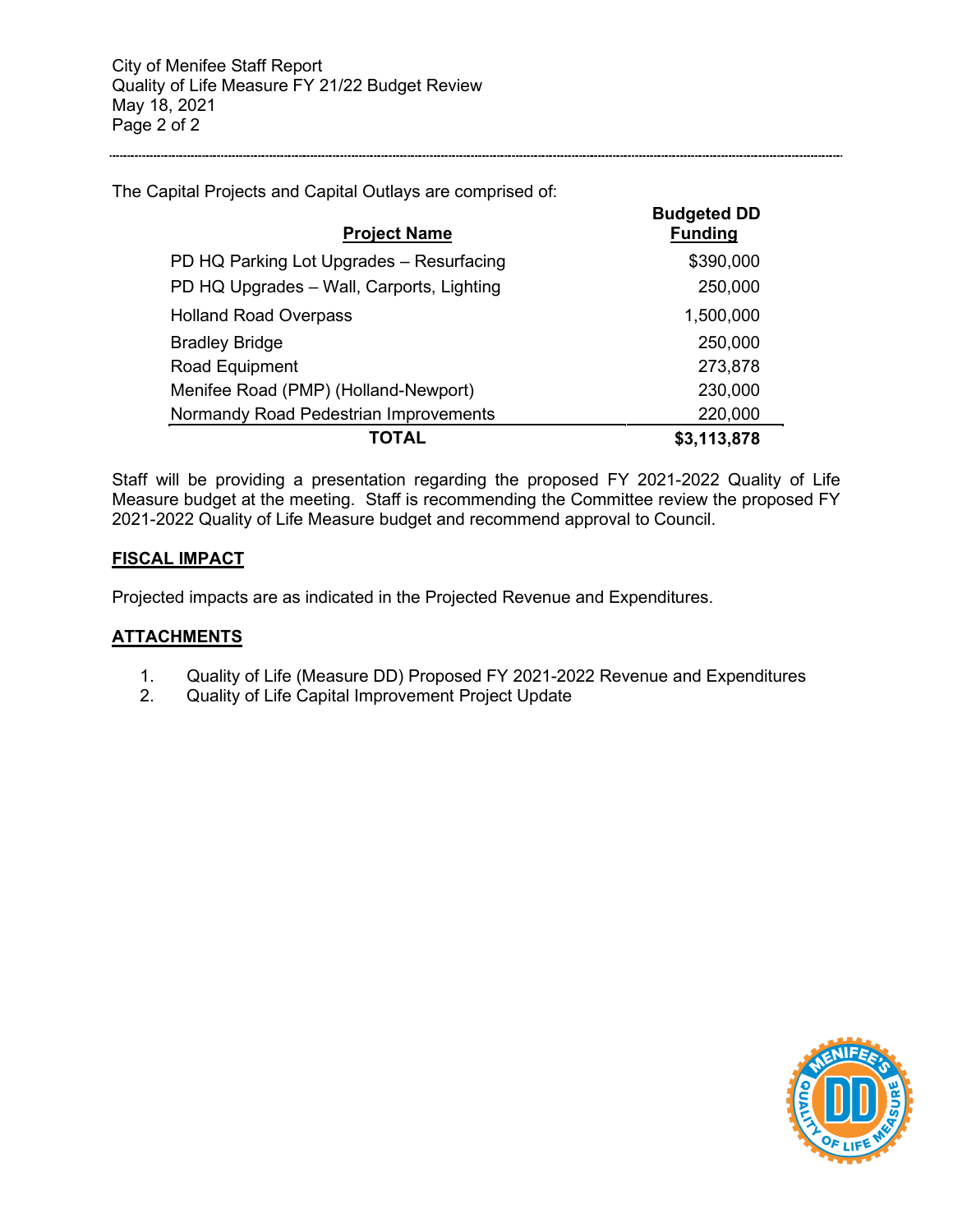# **QUALITY OF LIFE MEASURE REVENUE & EXPENDITURES FY 21/22**

| 꾠<br>Э<br>n | <b>REVENUE &amp; EXPENDITURES FY 21/22</b>                                                                                      |              |                              |     |                                                |              |                                      |                                                   |                                        |
|-------------|---------------------------------------------------------------------------------------------------------------------------------|--------------|------------------------------|-----|------------------------------------------------|--------------|--------------------------------------|---------------------------------------------------|----------------------------------------|
| OF LIFE ME  | <b>REVENUES</b>                                                                                                                 |              | FY 2019/20<br><b>Actuals</b> |     | FY 2020/21<br><b>Adjusted</b><br><b>Budget</b> |              | FY 2021/22<br><b>Proposed</b>        | Percentage<br>(%) Change<br>(FY21 to<br>Proposed) | Percentage<br>$(%)$ of<br><b>Total</b> |
|             | <b>Sales Tax</b>                                                                                                                |              | \$12,617,232                 |     | 14,000,000                                     |              | \$14,736,000                         | 5.26%                                             | 99.73%                                 |
|             | <b>Interest</b>                                                                                                                 |              | 141,560                      |     | 55,000                                         |              | 40,000                               | $-27.27%$                                         | 0.27%                                  |
|             | <b>Total Revenues</b>                                                                                                           |              | \$12,758,791                 |     | 14,055,000                                     |              | \$14,776,000                         | 5.13%                                             | 100.00%                                |
|             | <b>Transfer In/Use of Fund Balance</b>                                                                                          |              | 2,038,053                    |     | 5,539,555                                      |              | 173,820                              | $-96.86%$                                         | 1.18%                                  |
|             | <b>Total Source of Funds</b>                                                                                                    |              | \$14,796,845                 |     | 19,594,555                                     |              | \$14,949,820                         | N/A                                               | N/A                                    |
|             | <b>Expenditures</b>                                                                                                             |              | <b>FY 2019/20 Actuals</b>    |     | FY 2020/21<br><b>Adjusted Budget</b>           |              | FY 2021/22<br><b>Proposed Budget</b> | <b>Percentage</b><br>(%) Change                   | Percentage<br>$(X)$ of<br><b>Total</b> |
|             | <b>Menifee Police</b>                                                                                                           | $\mathsf{S}$ | 4,855,886                    | S.  | 5,274,178                                      | <sub>S</sub> | 6,290,089                            | 19.26%                                            | 42.07%                                 |
|             | <b>Riverside County Sheriff</b>                                                                                                 |              | 3,573,072                    | S.  |                                                |              |                                      | 0.00%                                             | 0.00%                                  |
|             | <b>CalFire</b>                                                                                                                  |              | 3,893,526                    |     | 4,911,862                                      |              | 5,171,600                            | 5.29%                                             | 34.59%                                 |
|             | <b>Code Enforcement</b>                                                                                                         |              | 234,261                      |     | 302,396                                        |              | 374,253                              | 23.76%                                            | 2.50%                                  |
|             | <b>Capital Projects/Capital Outlays</b>                                                                                         |              | 2,240,100                    |     | 9,106,119                                      |              | 3,113,878                            | $-65.80\%$ *                                      | 20.83%                                 |
|             | <b>Total Expenditures</b>                                                                                                       |              | 14,796,845                   | -S. | 19,594,555                                     | S.           | 14,949,820                           | $-23.70%$                                         | 100.00%                                |
|             | *FY 20/21 included \$1.5 million for ladder truck, \$2.2 million for Holland Overpass and \$2.2 million for new Fire Station #5 |              |                              |     |                                                |              |                                      |                                                   |                                        |

**New. Better. Best.** 

**MENIFEE** 

dua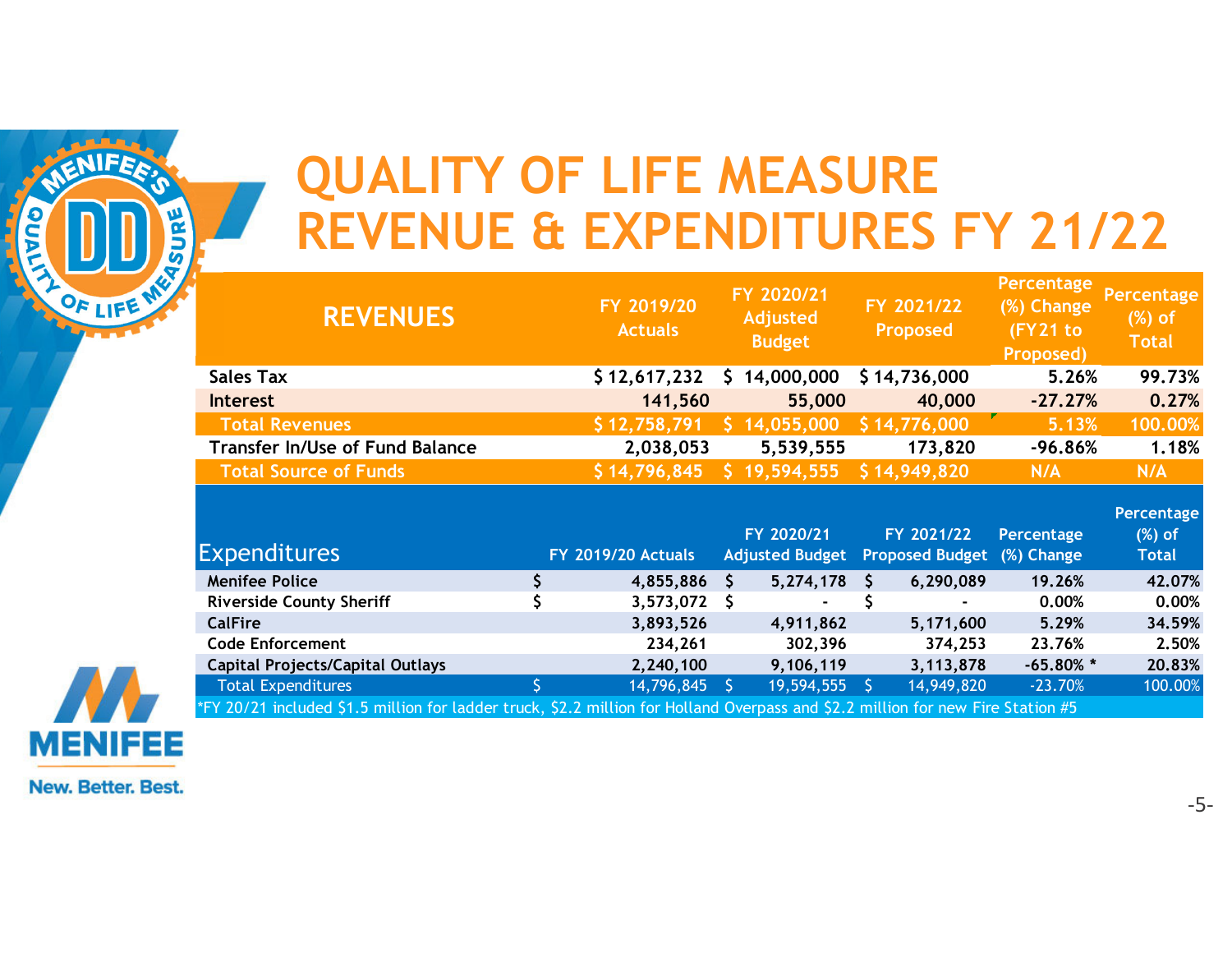## **All** *Quality of Life Fund Project Status*

|            | Project #        | <b>Project Name</b>                             | <b>Construction Cost</b> |            | <b>Quality of Life</b><br><b>Funds</b> |           | <b>Project Status</b> |  |
|------------|------------------|-------------------------------------------------|--------------------------|------------|----------------------------------------|-----------|-----------------------|--|
|            | CIP 13-03        | <b>Holland Road Overpass</b>                    | $\varsigma$              | 28,000,000 | \$                                     | 2,167,663 | Design                |  |
|            | CIP 13-04        | <b>Bradley Bridge over Salt Creek</b>           | $\varsigma$              | 10,300,000 | $\varsigma$                            | 500,000   | Design                |  |
|            | CIP 14-03        | Scott Rd/I-215 IC                               | \$                       | 41,812,359 | \$                                     | 4,212,161 | completed             |  |
|            | CIP 18-01        | Rustler's Ranch Phase 1 and 2                   | \$                       | 1,963,122  | \$                                     | 1,293,629 | completed             |  |
|            | CIP 18-02        | Murrieta Road Overlay (Rouse to Ethanac)        | \$                       | 494,548    | $\varsigma$                            | 194,806   | completed             |  |
|            | CIP 18-05        | <b>School Sidewalk Missing Links</b>            | \$                       | 509,709    | \$                                     | 509,709   | completed             |  |
|            | <b>CIP 18-08</b> | <b>Adams Avenue Phase 1</b>                     | \$                       | 491,095    | $\zeta$                                | 125,957   | completed             |  |
|            | CIP 19-03        | <b>Antelope Road Safety Medians</b>             | \$                       | 680,000    | $\varsigma$                            | 205,651   | <b>Bid and Award</b>  |  |
|            | CIP 19-04        | Traffic Signals: McCall/Hospital                |                          |            |                                        |           | completed             |  |
|            | CIP 19-05        | Traffic Signals: Murrieta Road/Park City        | \$                       | 1,009,972  | $\varsigma$                            | 188,582   | completed             |  |
|            | CIP 19-06        | Traffic Signal at Murrieta/Scott                | \$                       | 821,980    | $\zeta$                                | 233,359   | completed             |  |
| <b>MEN</b> | <b>CIP 19-08</b> | <b>Encanto Neighborhoods Street Resurfacing</b> | \$                       | 781,295    | \$                                     | 161,923   | completed             |  |
|            |                  |                                                 |                          |            |                                        |           |                       |  |

New. Better. Best.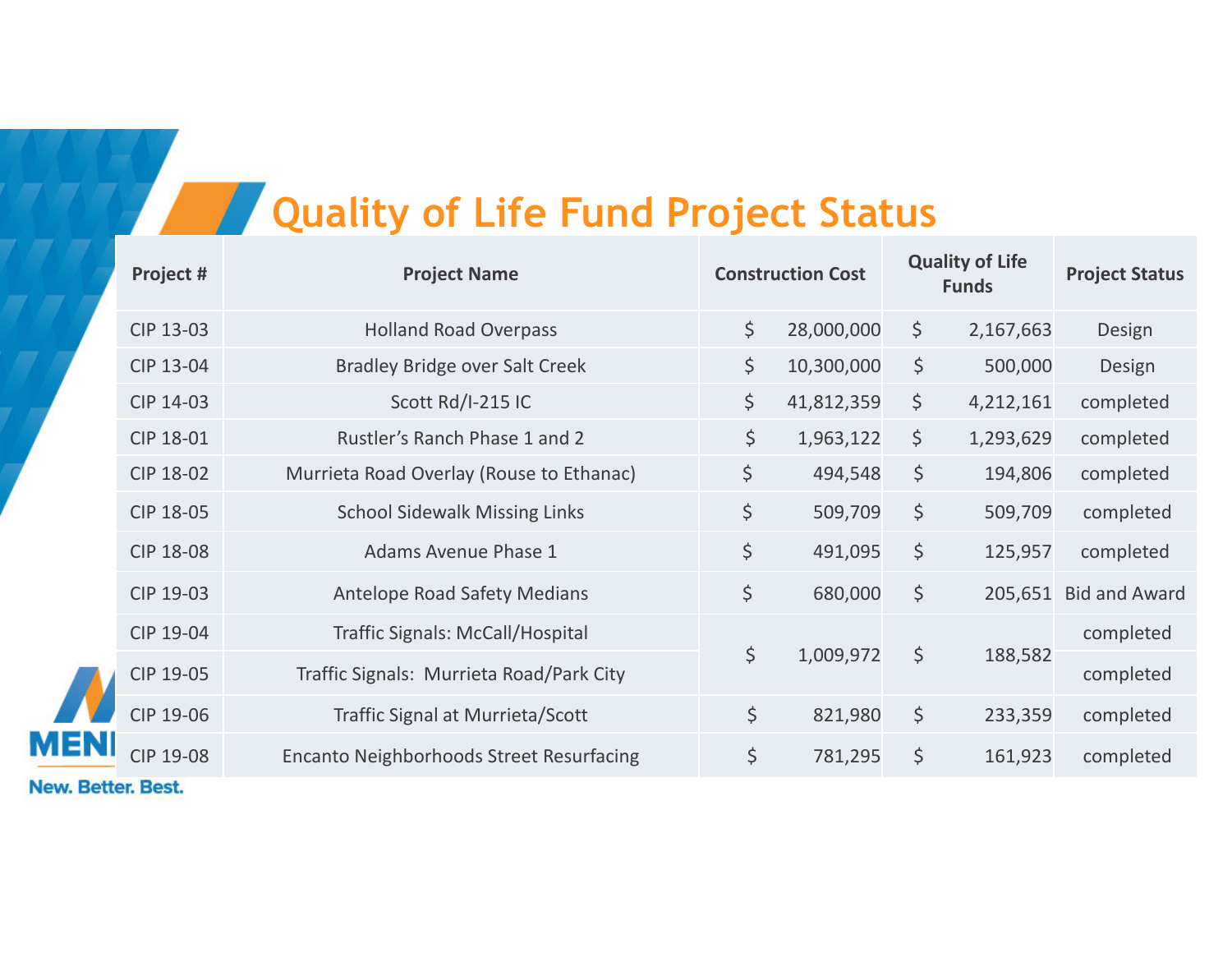# **Quality of Life Fund Project Status**

|            | Project # | <b>Project Name</b>                               | <b>Project Cost</b> |           | <b>Quality of Life</b><br><b>Funds</b> |         | <b>Project Status</b> |
|------------|-----------|---------------------------------------------------|---------------------|-----------|----------------------------------------|---------|-----------------------|
|            | CIP 19-18 | Menifee Police Headquarters - Security Wall       | \$                  | 273,873   | \$                                     | 260,000 | completed             |
|            |           | Miralago/Lakepointe PMP                           | \$                  | 683,677   | \$                                     | 335,104 | completed             |
|            | PMP 20-01 | <b>Arterial Roads PMP</b>                         | \$                  | 1,142,656 | \$                                     | 818,256 | completed             |
|            | CIP 20-02 | Sherman/Ethanac Road                              | \$                  | 1,566,521 | \$                                     | 242,249 | completed             |
|            | CIP 20-03 | <b>Goetz Road Resurfacing</b>                     | \$                  | 1,118,232 | $\zeta$                                | 38,605  | completed             |
|            | CIP 20-10 | Andalusia/Belcanto                                | \$                  | 1,080,535 | $\varsigma$                            | 40,298  | completed             |
|            | CIP 20-11 | Scott Road and Menifee Road Sidewalk              | $\zeta$             | 531,920   | $\varsigma$                            | 180,033 | completed             |
|            | CIP 20-12 | Adams Avenue Improvements (Phase 2)               | $\zeta$             | 946,089   | $\varsigma$                            | 193,114 | completed             |
|            | CIP 21-01 | Murrieta Rd. AC Resurfacing (McCall - Salt Creek) | $\zeta$             | 1,398,780 | $\zeta$                                | 142,364 | completed             |
| <b>MEN</b> | CIP 21-12 | <b>Hillpointe Community Street Resurfacing</b>    | \$                  | 703,640   | $\varsigma$                            | 129,479 | completed             |
| New Rett   | CIP 21-13 | McCall Boulevard (Encanto to Antelope)            | $\zeta$             | 1,290,776 | $\varsigma$                            | 317,843 | Design                |

New.